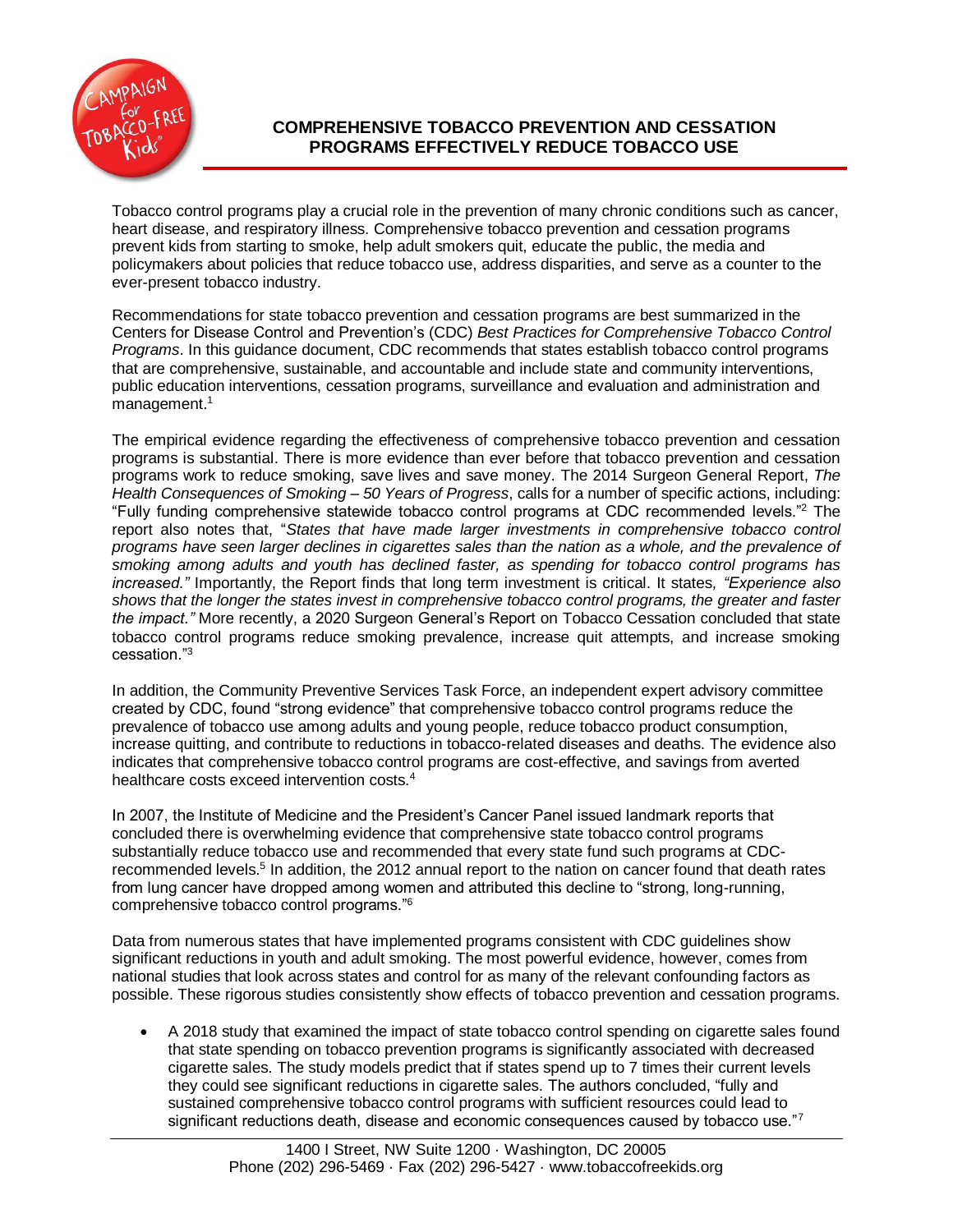- A study published in the *American Journal of Public Health (AJPH)*, examined state tobacco prevention and cessation funding levels from 1995 to 2003 and found that the more states spent on these programs, the larger the declines they achieved in adult smoking, even when controlling for other factors such as increased tobacco prices. The researchers also calculated that if every state had funded their programs at the levels recommended by the CDC during that period, there would have been between 2.2 million and 7.1 million fewer smokers in the United States by  $2003<sup>8</sup>$  The Campaign for Tobacco-Free Kids estimates that such smoking declines would have saved between 700,000 and 2.2 million lives as well as between \$20 billion and \$67 billion in health care costs.
- The *AJPH* study described above adds to earlier research, using similar methods, which demonstrated the same type of relationship between program spending and youth smoking declines. A 2005 study concluded that if every state had spent the minimum amount recommended by the CDC for tobacco prevention, youth smoking rates nationally would have been between three and 14 percent lower during the study period, from 1991 to 2000. Further, if every state funded tobacco prevention at CDC minimum levels, states would prevent nearly two million kids alive today from becoming smokers, save more than 600,000 of them from premature, smoking-caused deaths, and save \$23.4 billion in long-term, smoking-related health care costs.<sup>9</sup>
- A 2003 study published in the *Journal of Health Economics* found that states with the best funded and most sustained tobacco prevention programs during the 1990s – Arizona, California, Massachusetts and Oregon – reduced cigarette sales more than twice as much as the country as a whole (43 percent compared to 20 percent). This study, the first to compare cigarette sales data from all the states and to isolate the impact of tobacco control program expenditures from other factors that affect cigarette sales, demonstrates that the more states spend on tobacco prevention, the greater the reductions in smoking, and the longer states invest in such programs, the larger the impact. The study concludes that cigarette sales would have declined by 18 percent instead of nine percent between 1994 and 2000 had all states fully funded tobacco prevention programs.<sup>10</sup>
- A 2013 study published in the *American Journal of Public Health,* which examined the impact of well-funded tobacco prevention programs, higher cigarette taxes and smoke-free air laws, found that each of these tobacco control policies contributed to declines in youth smoking between 2002 and 2008. The study also found that states could achieve far greater gains if they more fully implemented these proven strategies. For example, the study found that a doubling of cumulative funding for tobacco prevention programs would reduce current youth smoking by 4 percent.<sup>11</sup>

An earlier study, published in the *American Journal of Health Promotion* provides further evidence of the effectiveness of comprehensive tobacco control programs and tobacco control policies. The study's findings suggest that well-funded tobacco control programs combined with strong tobacco control policies increase cessation rates. Quit rates in communities that experienced both policy and programmatic interventions were higher than quit rates in communities that had only experienced policy interventions (excise tax increases or secondhand smoke regulations). This finding supports the claim that state-based tobacco control programs can accelerate adult cessation rates in the population and have an effect beyond that predicted by tobacco-control policies alone.<sup>12</sup>

Data from numerous states provide additional evidence of the effectiveness of comprehensive tobacco prevention and cessation programs. States that have implemented comprehensive programs have achieved significant reductions in tobacco use among both adults and youth. The experiences in states from around the country who have invested in comprehensive prevention programs establish the following key points:

 When adequately funded, comprehensive state tobacco prevention programs quickly and substantially reduce tobacco use, save lives, and cut smoking-caused costs.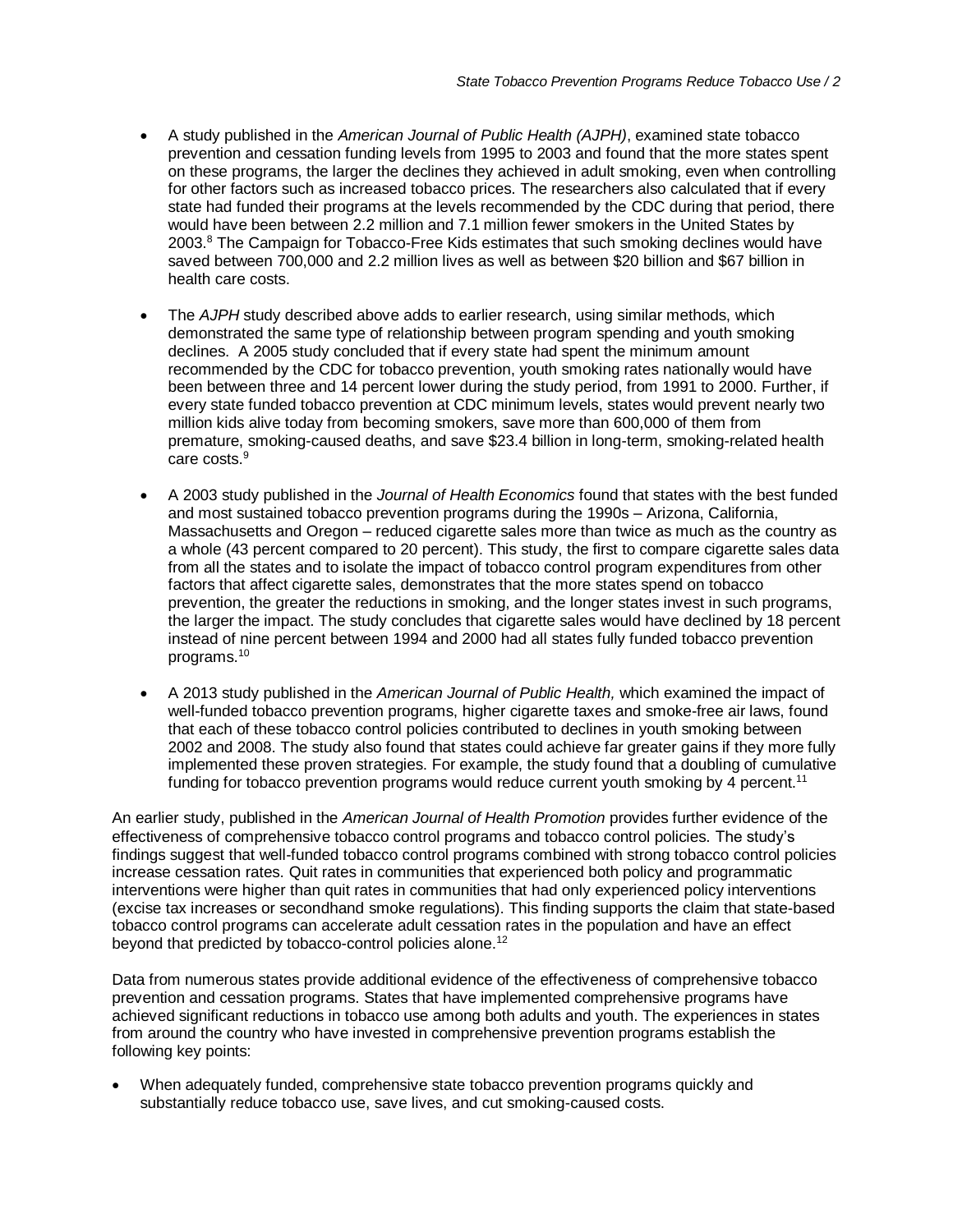- State tobacco prevention programs must be insulated against the inevitable attempts by the tobacco industry to reduce program funding and otherwise interfere with the programs' successful operation.
- The programs' funding must be sustained over time both to protect initial tobacco use reductions and to achieve further cuts.
- When program funding is cut, progress in reducing tobacco use erodes, and the state suffers from higher levels of smoking and more smoking-caused deaths, disease, and costs.

Unfortunately, many states faced with budget difficulties have recently made the penny-wise but poundfoolish decision to slash the funding of even the most effective tobacco control programs, which will cost lives and money.\*

# **Program Success – California**

 $\overline{a}$ 

In 1988, California voters approved Proposition 99, a ballot initiative that increased state cigarette taxes by 25 cents per pack, with 20 percent of the new revenues (over \$100 million per year) earmarked for health education against tobacco use. California launched its new Tobacco Control Program in Spring 1990. Despite increased levels of tobacco marketing and promotion, a major cigarette price cut in 1993, tobacco company interference with the program, and periodic cuts in funding, the program has still reduced tobacco use and its attendant devastation substantially.

- California's comprehensive approach has reduced adult smoking significantly. Adult smoking declined by 49 percent from 1988 to 2011, from 23.7 percent to 12.0 percent.<sup>13 †</sup>
- Between 2000 and 2020, smoking prevalence among high school students decreased by 94 percent, from 21.6 percent to 1.2 percent.<sup>14</sup>
- A 2013 study published in *PLOS ONE* found that California's program helped reduce the number of cigarette packs sold by approximately 6.8 billion. According to the study's authors, the new research shows that tobacco control program funding is directly tied to reductions in smoking rates and cigarette consumption per smoker, generating significant savings in health care expenditures. In fact, the study found that that between 1989 and 2008 California's tobacco control program reduced health care costs by \$134 billion, far more than the \$2.4 billion spent on the program.<sup>15</sup>
- A recent study in the *Journal of the American Medical Association* demonstrates that California reduced overall smoking and high intensity smoking much faster than the rest of the country. Researchers suggest that the Tobacco Control Program's focus on changing social norms has both reduced initiation and increased cessation.<sup>16</sup>
- In the 10 years following the passage of Proposition 99, adult smoking in California declined at twice the rate it declined in the previous decade. $17$
- California has reduced lung and bronchus cancer rates twice as fast as the rest of the United States.<sup>18</sup> By 2013, lung cancer death rate in California was 28 percent lower than the rest of the country.<sup>19</sup> Researchers have associated the declines in lung cancer rates with the efforts of California's program.<sup>20</sup>

The California tobacco control program produced much larger smoking reductions in the early years, when it was funded at its highest levels, than during subsequent years, when the state cut its funding. For example, when California cut the program's funding in the mid 1990s, its progress in reducing adult and

<sup>\*</sup> This factsheet focuses on the extensive public health benefits obtained by state tobacco prevention programs. Other Campaign factsheets show that these programs also reduce smoking-caused costs, including those incurred by state Medicaid programs. See, e.g., TFK Factsheet, *Return on Investment from State Tobacco Prevention and Cessation Programs* [http://www.tobaccofreekids.org/research/factsheets/pdf/0370.pdf.](http://www.tobaccofreekids.org/research/factsheets/pdf/0370.pdf)

<sup>†</sup> California's adult smoking rates are from the Behavioral Risk Factor Surveillance System (BRFSS). The BRFSS survey methodology changed in 2012 for California, but changed in 2011 for the rest of the US, so data from 2011 and after cannot be compared to data from previous years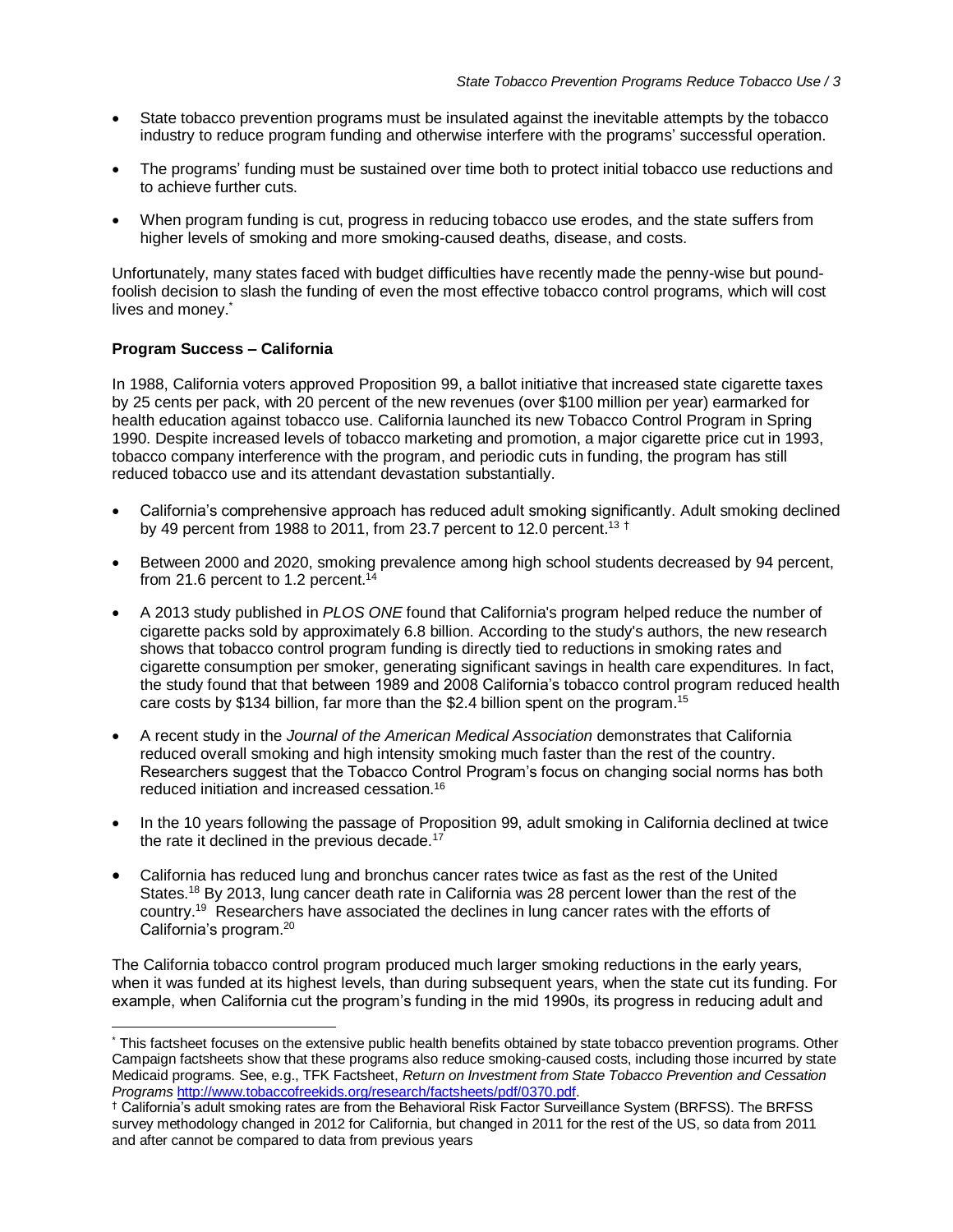youth smoking rates stalled, but it got back on track when program funding was partially restored.<sup>21</sup> In 2016, California voters approved a \$2.00 per pack cigarette tax increase that allocates 13 percent of tax revenue, after implementation costs, to comprehensive tobacco prevention and control funds, dramatically increasing tobacco control funds for the state beginning in 2017.

# **Program Success – New York**

New York began implementing a comprehensive state tobacco control program in 2000 with funds from the Master Settlement Agreement and revenue from the state cigarette tax. As the data below demonstrate, New York's comprehensive approach is working.

- Between 2000 and 2018, smoking among high school students declined by 82 percent, (from 27.1% to 4.8%). 22
- Between 2000 and 2010, adult smoking declined by 28.2 percent among all adults, from 21.6 percent to 15.5 percent. According to the New York State Department of Health, a significant portion of this decline is attributable to youth prevention strategies and their subsequent impact on smoking among young adults. More recent data show that adult smoking continued to decline between 2011 and 2019 and is now down to 12.7 percent.<sup>23\*</sup>

# **Program Success – Florida**

In 2006, Florida voters overwhelmingly approved a Constitutional Amendment to allocate a percentage of funds from the tobacco Master Settlement Agreement to a statewide tobacco prevention and cessation program. Tobacco Free Florida (TFF) is a statewide program that focuses on youth prevention and helping smokers quit. Based on Best Practices from the Centers for Disease Control and Prevention (CDC), TFF combines a public awareness media campaign with community-based interventions and help and encouragement for smokers to quit. Like other states that have implemented programs consistent with CDC Best Practices, Florida has experienced significant reductions in youth and adult smoking. Since TFF began receiving funding in 2007, it has had a dramatic impact on the health of Floridians:

- Adult smoking rates have declined by 23.3 percent, from 19.3 percent in 2011 to 14.8 percent in  $2019.^{24^{*}}$
- High school smoking rates have declined by 85 percent, from 15.5 percent in 2006 to 2.3 percent in 2020. Middle school smoking rates have declined by 83 percent, from 6.6 percent to 1.1 percent, over this same time period. 25

#### **Program Success – Washington**

The Washington State Tobacco Prevention and Control program was implemented in 1999 after the state Legislature set aside money from the Master Settlement Agreement to create a Tobacco Prevention and Control Account. Tobacco prevention and control received additional funds in 2001 when the state's voters passed a cigarette tax increase that dedicated a portion of the new revenue to tobacco prevention and cessation.

- Washington reduced the adult smoking rate by about one-third, from 22.4 percent in 1999 to 15.2 percent in 2010. 26\*
- Washington's tobacco prevention efforts have cut youth smoking rates by well over half, from 19.8 percent of  $10<sup>th</sup>$  graders in 2000 to just 5.0 percent in 2018.<sup>27</sup>

According to a study in the *American Journal of Public Health*, Washington's comprehensive program is working and is not only responsible for fewer Washingtonians suffering and dying from tobacco-related

 $\overline{a}$ \* State adult smoking rates are from the Behavioral Risk Factor Surveillance System (BRFSS). The BRFSS survey methodology changed in 2011, so data from 2011 and after cannot be compared to data from previous years.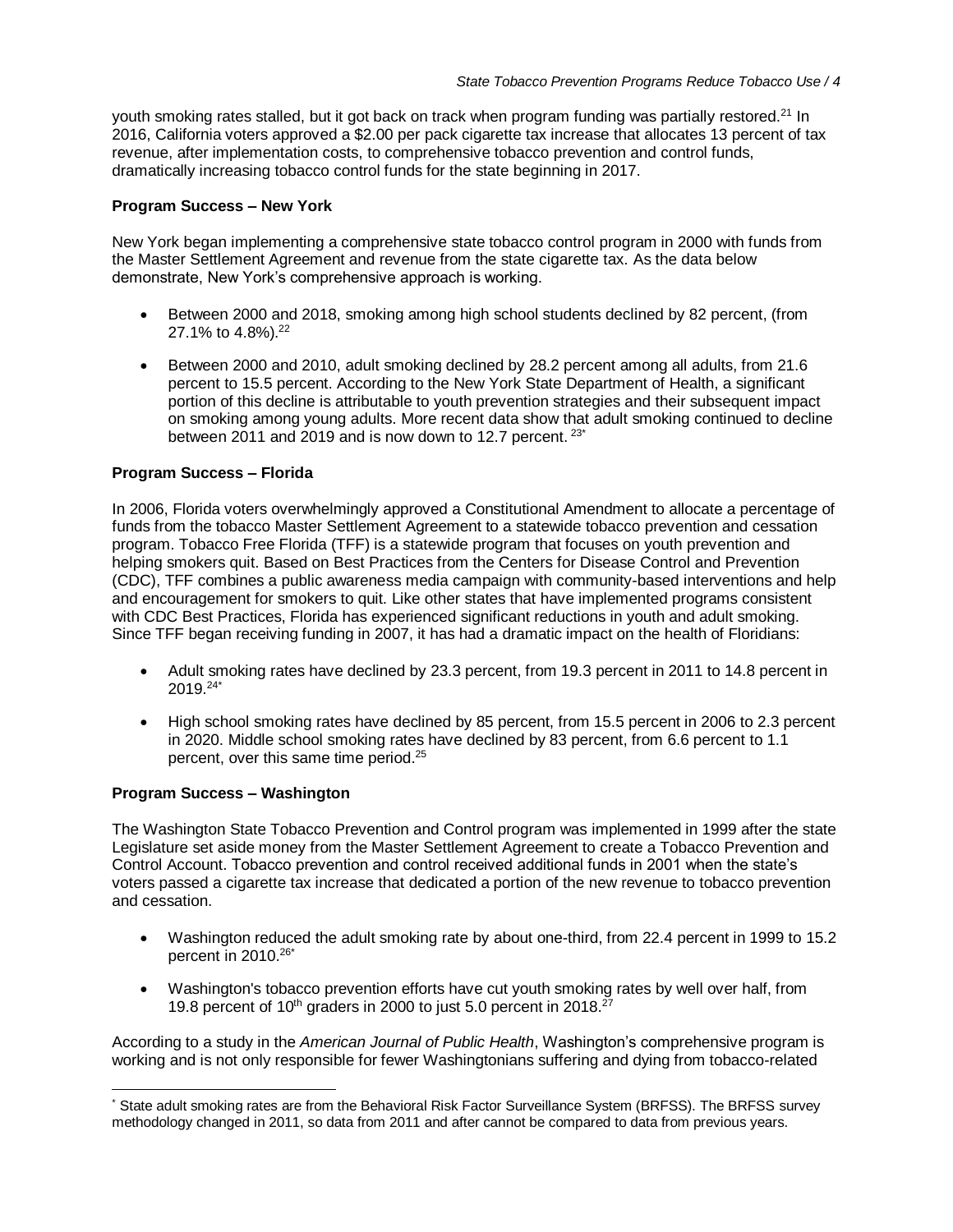diseases, but also saving money by reducing tobacco-related health care costs. According to the study, the state's comprehensive tobacco prevention and cessation program has prevented 13,000 premature deaths and nearly 36,000 hospitalizations, saving about \$1.5 billion in health care costs. The study found that for every dollar spent by the state on tobacco prevention in the last ten years, the state saved more than \$5 in reduced hospitalization costs. <sup>28</sup>

An earlier study in CDC's peer-reviewed journal, *Preventing Chronic Disease*, found that although Washington made progress in implementing tobacco control policies between 1990 and 2000, smoking prevalence did not decline significantly until after substantial investment was made in the state's comprehensive tobacco control program.<sup>29</sup>

# **Program Success – North Dakota**

On November 4, 2008, North Dakota voters approved a ballot measure to allocate some of the state's tobacco settlement to the state's tobacco prevention and cessation program at the CDC-recommended level. Since the program was implemented with higher funding levels, North Dakota has reduced tobacco use among both children and adults. Unfortunately, in 2017, the North Dakota legislature voted to close the state's Center for Tobacco Prevention & Control Policy, the agency formed as a result of the 2008 ballot measure. The program was shifted back under the purview of the Department of Health and funding for tobacco control has been drastically cut.

- From 2009 to 2019, smoking among North Dakota's high school students fell by 62.9 percent, from 22.4 percent to 8.3 percent.<sup>30</sup>
- Adult smoking declined from 21.9 percent in 2011 to 17.0 percent in 2019.<sup>31</sup>

# **Program Success – Massachusetts**

In 1992, Massachusetts voters approved a referendum that increased the state cigarette tax by 25 cents per pack. Part of the new tax revenues was used to fund the Massachusetts Tobacco Control Program (MTCP), which began in 1993. As in California, the program achieved considerable success until its funding was cut by more than 90 percent in 2003. Data demonstrate that the program was successful in reducing tobacco use among both children and adults.

- Massachusetts cigarette consumption declined by 36 percent between 1992 and 2000, compared to a decrease of just 16 percent in the rest of the country (excluding California).<sup>32</sup>
- From 1995 to 2001, current smoking among Massachusetts high school students dropped by 27.2 percent (from 35.7%to 26%), while the nationwide rate dropped by 18.1 percent (34.8%to 28.5%)<sup>33</sup>
- Between 1993 and 2000, adult smoking prevalence dropped from 22.6 percent to 17.9 percent, resulting in 228,000 fewer smokers.<sup>34</sup> Nationally, smoking prevalence dropped by just seven percent over this same time period.<sup>35</sup>
- Between 1990 and 1999, smoking among pregnant women in Massachusetts declined by more than 50 percent (from 25% to 11%). Massachusetts had the greatest percentage decrease of any state over the time period (the District of Columbia had a greater percent decline).<sup>36</sup>

Despite the considerable success achieved in Massachusetts, funding for the state's tobacco prevention and cessation program was cut by 95 percent – from a high of approximately \$54 million per year to just \$2.5 million in FY2004, although funding for the program has increased slightly in recent years. These drastic reductions in the state's investments to prevent and reduce tobacco use will translate directly into higher smoking rates, especially among kids, and more smoking-caused disease, death, and costs. In fact, a study released by the Massachusetts Association of Health Boards shows that the Massachusetts program funding cuts were followed by an alarming increase in illegal sales of tobacco products to children.<sup>37</sup>

 Between 2002 and 2003, cigarette sales to minors increased by 74 percent, from eight percent to 13.9 percent in communities that lost a significant portion of their enforcement funding.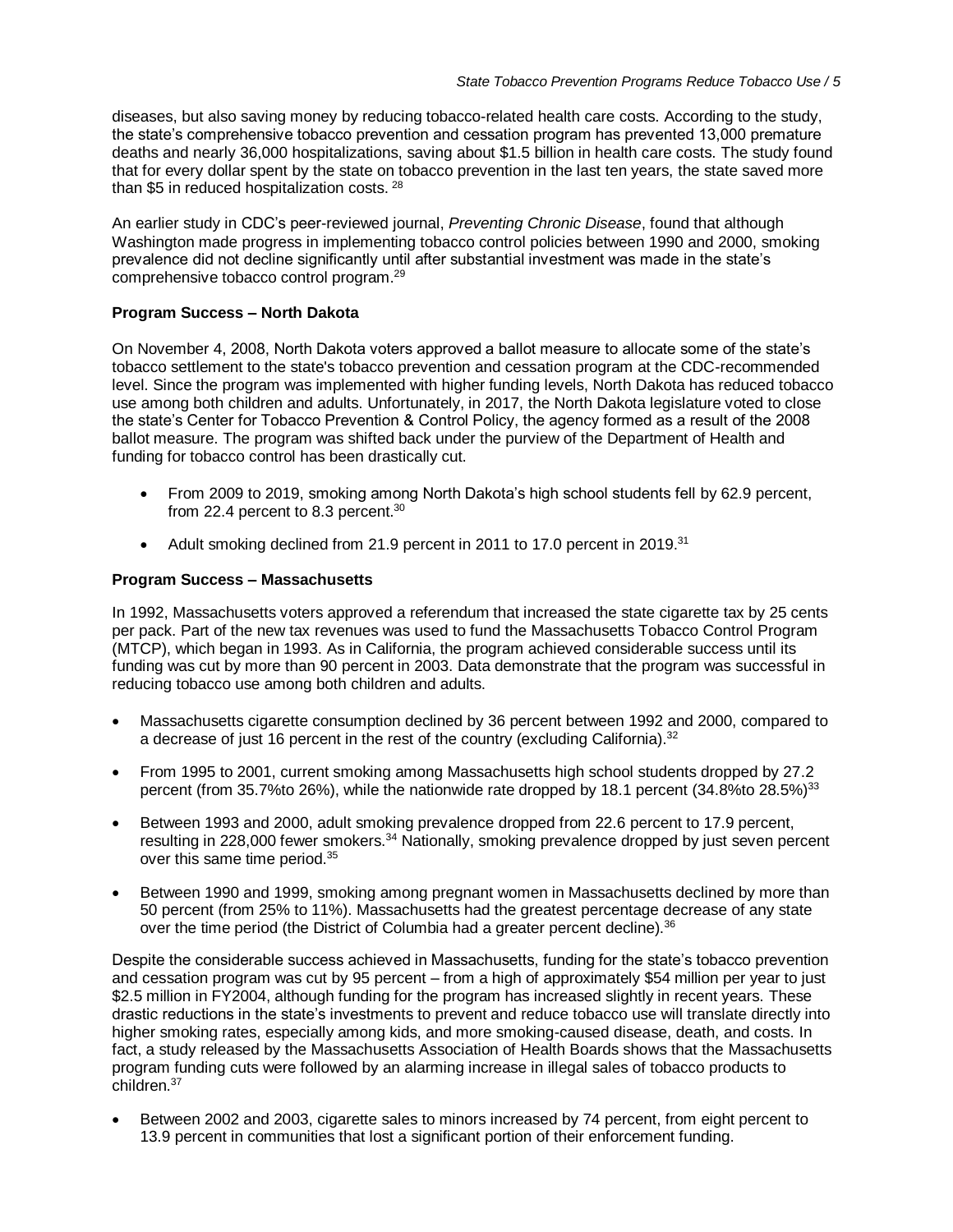- Over the same time period, cigarette sales to minors increased by 98 percent in communities that lost all of their local enforcement funding.
- Between 1992 and 2003, per capita cigarette consumption declined at a higher rate in Massachusetts as it did in the country as a whole (47%v. 28%). However, from 2003 to 2006, Massachusetts' per capita cigarette consumption declined a mere seven percent (from 47.5 to 44.1 packs per capita), while the U.S. average cigarette consumption declined by ten percent (from 67.9 to 61.1 packs per capita). Most recently, between 2005 and 2006, Massachusetts' per capita cigarette consumption *increased* by 3.2 percent (from 42.7 to 44.1 packs per capita), while nationwide, per capita consumption *declined* by 3.5 percent (from 63.3 to 61.1 packs per capita).<sup>38</sup>

# **Program Success – Alaska**

Alaska's tobacco control program began in 1994, and the state made its first investment in tobacco prevention with funds from the Master Settlement Agreement in 1999. In the following years, Alaska increased its annual investment, reaching a high of \$10.9 million in state funding in 2013.<sup>39</sup> The state's comprehensive tobacco control efforts have led to significant reductions in youth and adult smoking rates.

- Extragance Between 2011 and 2019, adult smoking rates declined by 24 percent (from 22.9% to 17.4%).  $40^{\circ}$
- High school youth smoking has declined by 76 percent since 1995 (from 36.5% to 8.4% in 2019).<sup>41</sup>

# **Program Success – Minnesota**

In May 1998, Minnesota reached a landmark settlement agreement with the tobacco industry, which prompted domino-like settlements between 45 other states, 5 U.S. territories, the District of Columbia, and the four largest cigarette manufacturers in the U.S. Since then, the Minnesota Department of Health has continued to make progress with their comprehensive tobacco control efforts.

- From 1997 to 2019, adult smoking rates declined by 33 percent, from 21.8 percent to 14.6 percent.<sup>42</sup>
- A study published in the journal *Tobacco Control* concluded that Minnesota's investment in comprehensive tobacco prevention and cessation reduced smoking, prevented serious tobaccocaused disease and saved billions of dollars in health care costs. Specifically, the study estimates that Minnesota saved an estimated total of \$5.1 billion as a result of their long-term investment (1998-2017), avoiding \$2.4 billion in productivity losses and \$2.7 billion in medical care.<sup>43</sup> Through its comprehensive program, researchers estimate that Minnesota's decline in smoking effectively prevented over 4,500 cancer cases, over 44,000 hospitalizations for cardiovascular disease, respiratory disease and diabetes and approximately 4,100 smokingattributable deaths.

#### *Campaign for Tobacco-Free Kids, September 3, 2021*

\* State adult smoking rates are from the Behavioral Risk Factor Surveillance System (BRFSS). The BRFSS made changes to its methodology in 2011, so data from 2011 and after cannot be compared to data from previous years.

<sup>1</sup> U.S. Centers for Disease Control and Prevention (CDC), *Best Practices for Comprehensive Tobacco Control Programs*, Atlanta, GA: U.S. Department of Health and Human Services (HHS), January 30, 2014.  $\overline{a}$ 

[http://www.cdc.gov/tobacco/tobacco\\_control\\_programs/stateandcommunity/best\\_practices.](http://www.cdc.gov/tobacco/tobacco_control_programs/stateandcommunity/best_practices)

- <sup>2</sup> HHS, The Health Consequences of Smoking: 50 Years of Progress. A Report of the Surgeon General, Atlanta, GA: U.S. Department of Health and Human Services, Centers for Disease Control and Prevention, National Center for Chronic Disease Prevention and Health Promotion, Office on Smoking and Health, 2014[. http://www.surgeongeneral.gov/library/reports/50-years-of-progress/index.html](http://www.surgeongeneral.gov/library/reports/50-years-of-progress/index.html)
- <sup>3</sup> HHS, *Smoking Cessation: A Report of the Surgeon General*. Atlanta, GA: U.S. Department of Health and Human Services, Centers for Disease Control and Prevention, National Center for Chronic Disease Prevention and Health Promotion, Office on Smoking and Health, 2020. <sup>4</sup> The Guide to Community-Preventive Services, "Reducing tobacco use and secondhandsmoke exposure: comprehensive tobacco control programs," [http://www.thecommunityguide.org/tobacco/comprehensive.html.](http://www.thecommunityguide.org/tobacco/comprehensive.html)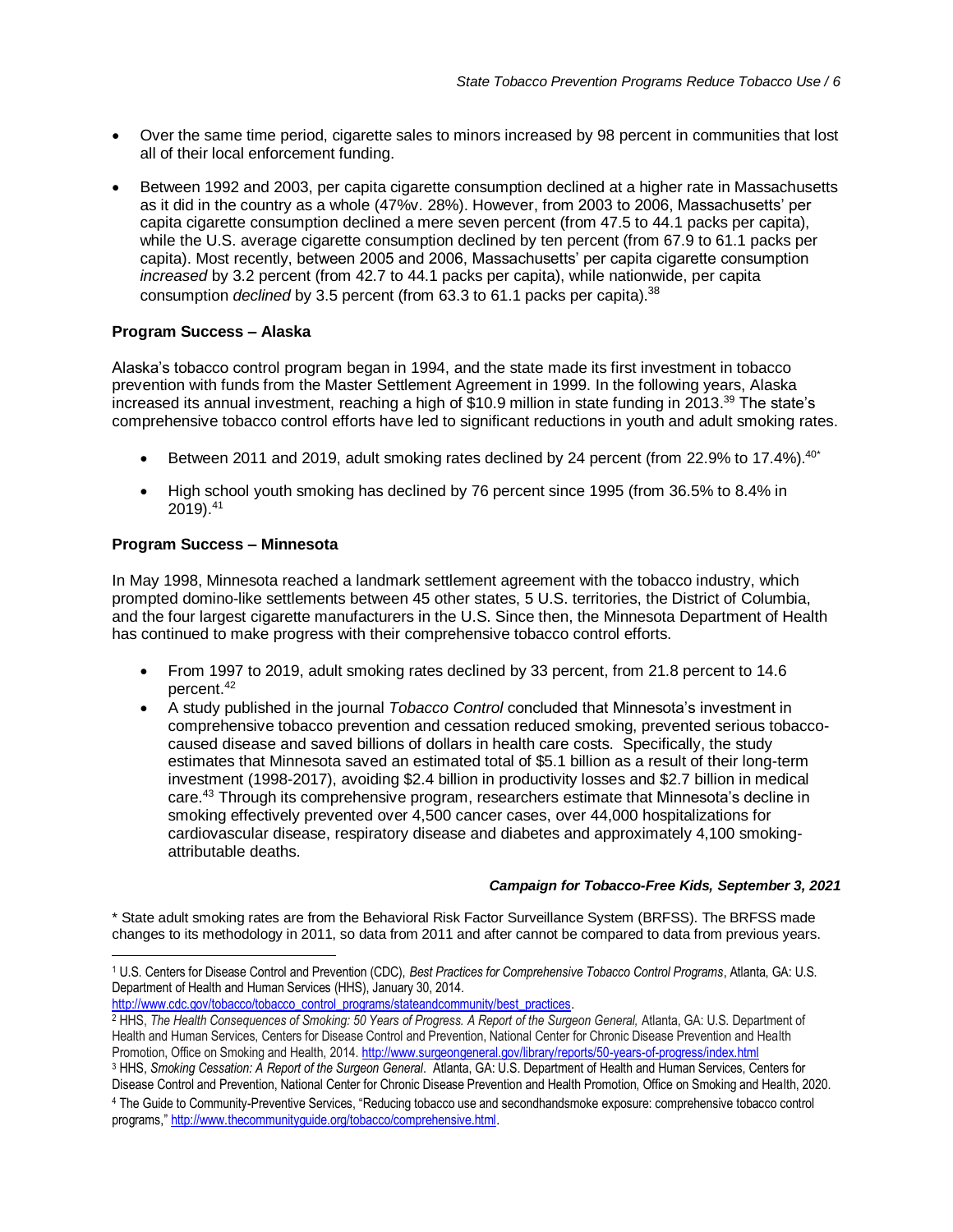5 Institute of Medicine, *Ending the Tobacco Problem: A Blueprint for the Nation*, National Academy of Sciences, 2007; President's Cancer Panel, *Promoting Healthy Lifestyles: Policy, Program and Personal Recommendations for Reducing Cancer Risk,* 2006-2007 Annual Report; See also, Institute of Medicine, *State Programs Can Reduce Tobacco Use*, National Academy of Sciences, 2000; HHS, *Reducing Tobacco Use: A Report of the Surgeon General*, 2000.

<sup>6</sup> Eheman, C., et. al., "Annual Report to the Nation on the Status of Cancer, 1975-2008, Featuring Cancers Associated with Excess Weight and Lack of Sufficient Physical Activity," *Cancer*, March, 2012.

<sup>7</sup> Taurus, J et al., "State tobacco control expenditures and tax paid cigarette sales", *Plos One* , 13(4) April 13, 2018.

 $\overline{a}$ 

<sup>8</sup> Farrelly, MC, et al., "The Impact of Tobacco Control Programs on Adult Smoking," *American Journal of Public Health* 98:304-309, February 2008.

<sup>9</sup> Tauras, JA, et al., "State Tobacco Control Spending and Youth Smoking," *American Journal of Public Health* 95:338-344, February 2005. <sup>10</sup> Farrelly, MC, et al., "The Impact of Tobacco Control Program Expenditures on Aggregate Cigarette Sales: 1981-2000," *Journal of Health Economics* 22:843-859, 2003.

<sup>11</sup> Farrelly, Matthew C., et al., "A Comprehensive Examination of the Influence of State Tobacco Control Programs and Policies on Youth Smoking," *American Journal of Public Health*, January, 2012 (Published online ahead of print).

<sup>12</sup> Hyland, A, et al., "State and Community Tobacco-Control Programs and Smoking – Cessation Rates Among Adult Smokers: What Can We Learn From the COMMIT Intervention Cohort?" *American Journal of Health Promotion* 20(4):272, April/March 2006.

<sup>13</sup> California Department of Public Health, State Health Officer's Report onTobacco Use and Promotion in California, December 2012 [http://www.cdph.ca.gov/programs/tobacco/Documents/Resources/Publications/CA%20Health%20Officers%20Report%20on%20Tobacco\\_FIN](http://www.cdph.ca.gov/programs/tobacco/Documents/Resources/Publications/CA%20Health%20Officers%20Report%20on%20Tobacco_FINAL_revised%2001%2002%2013.pdf) [AL\\_revised%2001%2002%2013.pdf;](http://www.cdph.ca.gov/programs/tobacco/Documents/Resources/Publications/CA%20Health%20Officers%20Report%20on%20Tobacco_FINAL_revised%2001%2002%2013.pdf) See also, California Tobacco Control Update, 2009. California Department of Public Health, California Tobacco Control Program[, http://www.cdph.ca.gov/programs/tobacco/Documents/CTCPUpdate2009.pdf.](http://www.cdph.ca.gov/programs/tobacco/Documents/CTCPUpdate2009.pdf) State adult smoking rates are from

the Behavioral Risk Factor Surveillance System (BRFSS). CA made changes to its methodology in 2012, so data from 2012 and after cannot be compared to data from previous years.

<sup>14</sup> National Youth Tobacco Survey, 2000 (CA data); California Student Tobacco Survey, 2002–2016;

Zu, SH, et al. "Results of the Statewide 2019-2020 California Student Tobacco Survey," San Diego, California: Center for Research and Intervention in Tobacco Control (CRITC), University of California, San Diego.

[https://www.cdph.ca.gov/Programs/CCDPHP/DCDIC/CTCB/CDPH%20Document%20Library/ResearchandEvaluation/FactsandFigures/2019-](https://www.cdph.ca.gov/Programs/CCDPHP/DCDIC/CTCB/CDPH%20Document%20Library/ResearchandEvaluation/FactsandFigures/2019-20CSTSBiennialReport_7-27-2021.pdf) [20CSTSBiennialReport\\_7-27-2021.pdf](https://www.cdph.ca.gov/Programs/CCDPHP/DCDIC/CTCB/CDPH%20Document%20Library/ResearchandEvaluation/FactsandFigures/2019-20CSTSBiennialReport_7-27-2021.pdf)

<sup>15</sup> Lightwood, J and Glantz SA, "The Effect of the California Tobacco Control Program on Smoking Prevalence, Cigarette Consumption, and Healthcare Costs: 1989-2008," *PLOS ONE* 8(2), February 2013.

<sup>16</sup> Pierce, JP, et al., "Prevalence of Heavy Smoking in California and the United States, 1965-2007," *Journal of the American Medical Association* 305(11), March 16, 2011*.* 

<sup>17</sup> *California's Tobacco Control Program: Preventing Tobacco Related Disease and Death*; Tobacco Control Section, California Department of Health Services, April 3, 1998.

<sup>18</sup> California Department of Public Health, California Tobacco Control Program, California Tobacco Facts and Figures 2018, Sacramento, CA 2018,

[https://www.cdph.ca.gov/Programs/CCDPHP/DCDIC/CTCB/CDPH%20Document%20Library/ResearchandEvaluation/FactsandFigures/CATob](https://www.cdph.ca.gov/Programs/CCDPHP/DCDIC/CTCB/CDPH%20Document%20Library/ResearchandEvaluation/FactsandFigures/CATobaccoFactsFigures2018_Printers.pdf) [accoFactsFigures2018\\_Printers.pdf](https://www.cdph.ca.gov/Programs/CCDPHP/DCDIC/CTCB/CDPH%20Document%20Library/ResearchandEvaluation/FactsandFigures/CATobaccoFactsFigures2018_Printers.pdf)

<sup>19</sup> Pierce, JP, et al., "Trends in lung cancer and cigarette smoking: California compared ot the rest of the UInited States, *Cancer Prevention Research* , October 2018.

<sup>20</sup> Pierce, J. et al., "Forty Years of Faster Decline in Cigarette Smoking in California Explains Current Lower Lung Cancer Rates," *Cancer Epidemiology, Biomarkers and Prevention*, September 2010. See also, California Department of Health Services, Tobacco Control Section, California Tobacco Control Update, 2009; American Cancer Society, *California Cancer Facts & Figures, 2014,*  [http://ccrcal.org/pdf/Reports/ACS\\_2014.pdf.](http://ccrcal.org/pdf/Reports/ACS_2014.pdf)

<sup>21</sup> Pierce, JP, et al., "Has the California Tobacco Control Program Reduced Smoking?," *Journal of the American Medical Association* 280(10):893-899, September 9, 1998.

<sup>22</sup> NY State Department of Health , "Electronic Cigarette Use by Youth Increased 160% Between 2014 and 2018," StatShot Vol. 12, No. 1/Jan 2019. Accessed online at:

[https://www.health.ny.gov/prevention/tobacco\\_control/reports/statshots/volume12/n1\\_electronic\\_sig\\_use\\_increase.pdf](https://www.health.ny.gov/prevention/tobacco_control/reports/statshots/volume12/n1_electronic_sig_use_increase.pdf)

<sup>23</sup> CDC, *Behavioral Risk Factor Surveillance System* (BRFSS), 2019.<https://www.cdc.gov/brfss/brfssprevalence/index.html>

<sup>24</sup> CDC, Behavioral Risk Factor Surveillance System (BRFSS), 2019.<https://www.cdc.gov/brfss/brfssprevalence/index.html>

<sup>25</sup> Florida Youth Tobacco Survey http://www.floridahealth.gov/statistics-and-data/survey-data/florida-youth-survey/florida-youth-tobaccosurvey/FYTS2020StateLevelReport.pdf.

Florida Department of Health. Bureau of Epidemiology, Division of Disease Control and Health Protection.

<http://www.floridahealth.gov/statistics-and-data/survey-data/florida-youth-survey/florida-youth-tobacco-survey/index.html> <sup>26</sup> Washington State Department of Health, Tobacco Prevention and Control Program, [http://www.doh.wa.gov/tobacco/.](http://www.doh.wa.gov/tobacco/) Data are from the

CDC, *Behavioral Risk Factor Surveillance System* (BRFSS).

<sup>27</sup> Washington State Department of Health, Tobacco Prevention and Control Program, 2018 Washington State Healthy Youth Survey Data Brief: Tobacco and Vapor Products[. https://www.doh.wa.gov/Portals/1/Documents/8350/160-NonDOH-DB-TobaccoEcig.pdf.](https://www.doh.wa.gov/Portals/1/Documents/8350/160-NonDOH-DB-TobaccoEcig.pdf)

<sup>28</sup> Dilley, Julia A., et al., "Program, Policy and Price Interventions for Tobacco Control: Quantifying the Return on Investment of a State Tobacco Control Program," *American Journal of Public Health*, Published online ahead of print December 15, 2011. See also, Washington State Department of Health, Tobacco Prevention and Control Program, Progress Report, March 2011. Washington State Department of Health, Tobacco Prevention and Control Program, News Release, "Thousands of lives saved due to tobacco prevention and control program," November 17, 2010[, http://www.doh.wa.gov/Publicat/2010\\_news/10-183.htm.](http://www.doh.wa.gov/Publicat/2010_news/10-183.htm)